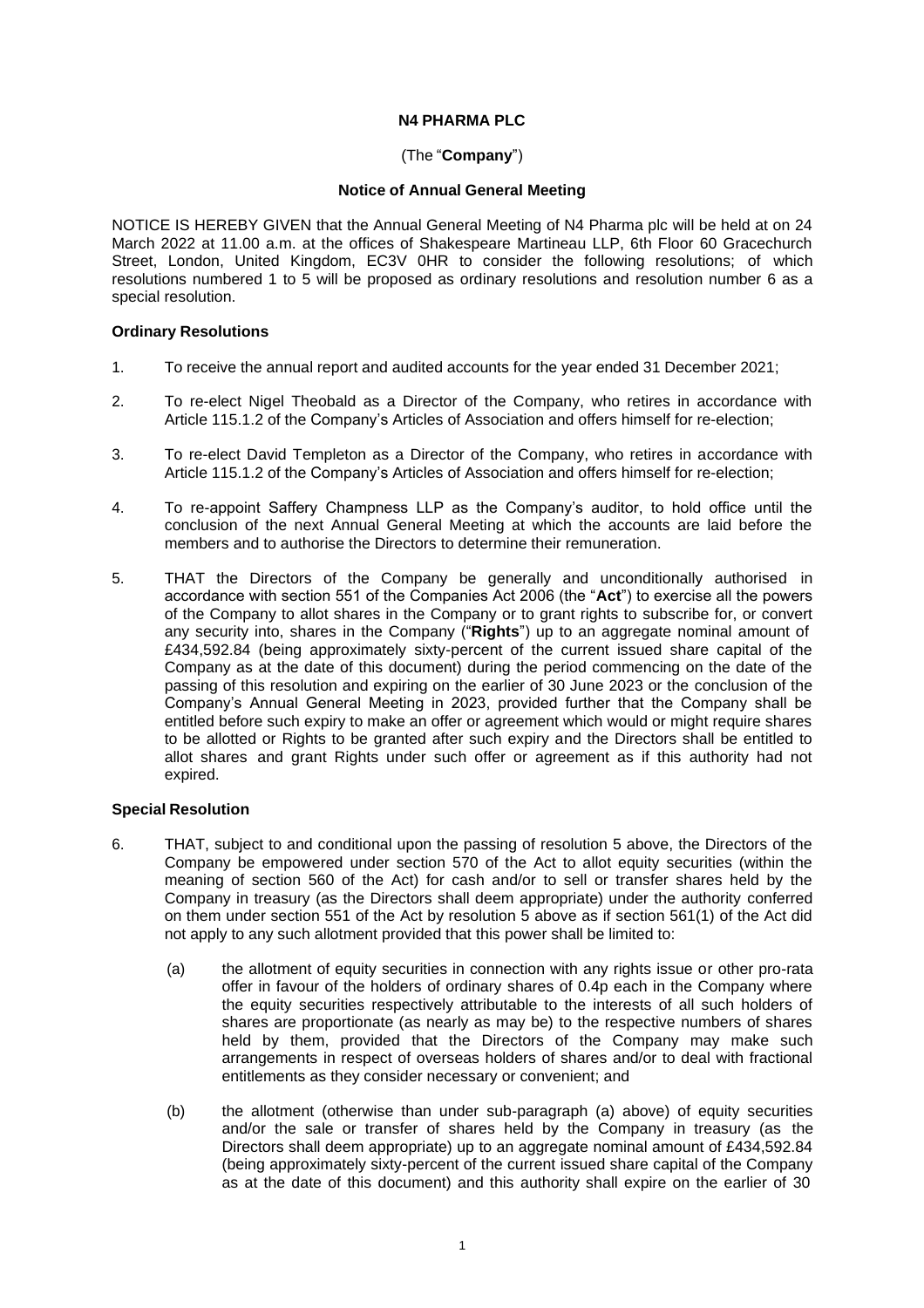June 2023 or the conclusion of the Company's Annual General Meeting in 2023, whichever is earlier, provided that the Company may before such expiry make offers or agreements which would or might require equity securities to be allotted after such expiry and the Directors of the Company may allot equity securities under such offers or agreements as if the power conferred by this resolution had not expired and provided further that this authority shall be in substitution for, and to the exclusion of, any existing authority conferred on the Directors.

**By order of the Board Registered Office:** SGH Company Secretaries Limited Company Secretary 24 February 2022

6<sup>th</sup> Floor, 60 Gracechurch Street<br>London EC3V 0HR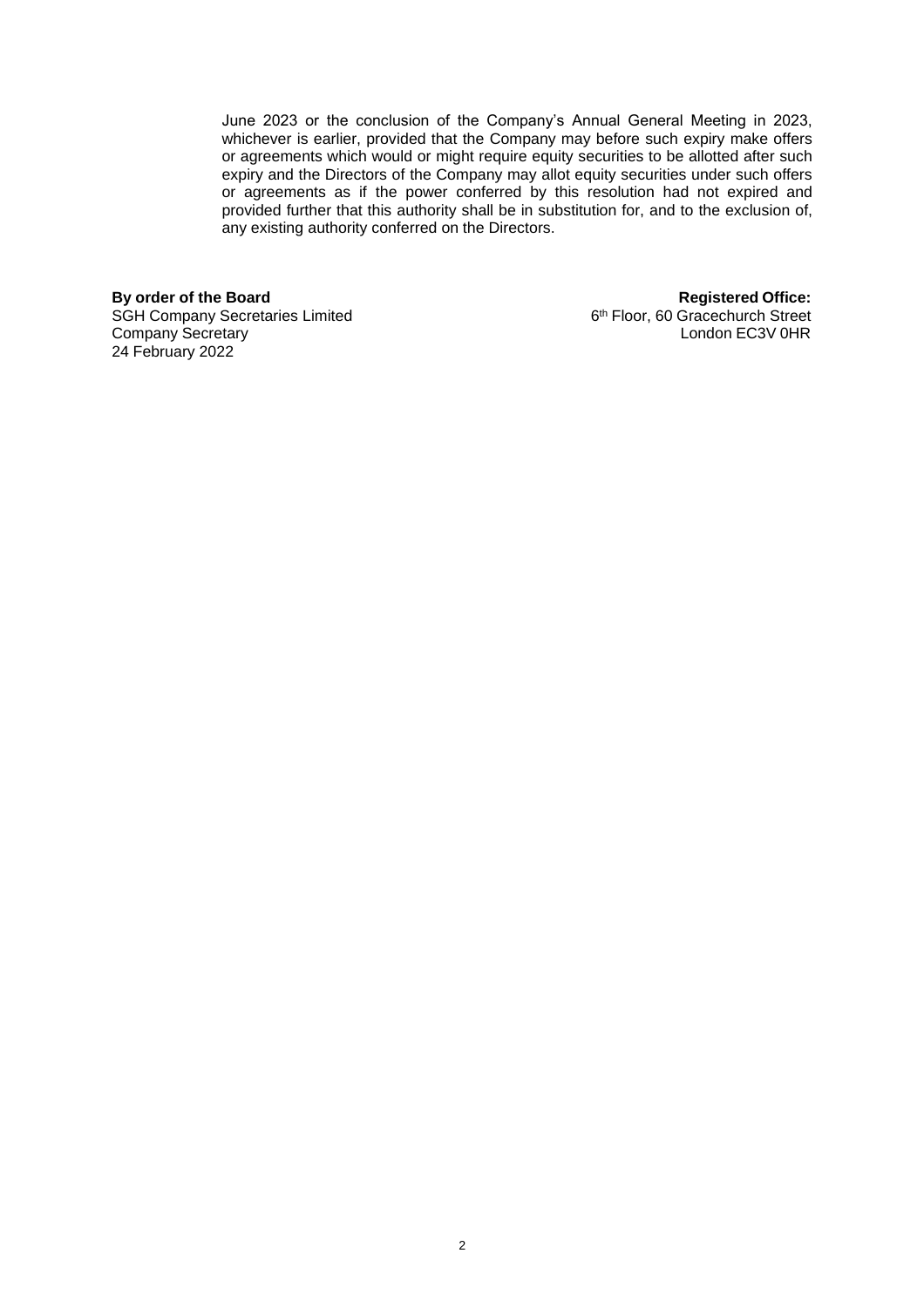## **NOTES**

### **1. Right To Attend, Speak And Vote**

If you want to attend, speak and vote at the Annual General Meeting ("**AGM**") you must be on the Company's register of members at 6.00 p.m. on 22 March 2022. This will allow us to confirm how many votes you have on a poll. Changes to the entries in the register of members after that time, or, if the AGM is adjourned, 48 hours (excluding non-working days) before the time of any adjourned meeting, shall be disregarded in determining the rights of any person to attend, speak or vote at the AGM.

## **2. Appointment of proxies**

If you are a member of the Company you may appoint one or more proxies to exercise all or any of your rights to attend, speak and vote at the meeting. You may only appoint a proxy using the procedures set out in these notes and in the notes on the proxy form, which you should have received with this notice of meeting. A proxy does not need to be a member of the Company but must attend the meeting to represent you. Details of how to appoint the Chairman of the meeting or another person as your proxy using the proxy form are set out in the notes on the form. If you wish your proxy to speak on your behalf at the meeting you will need to appoint your own choice of proxy (not the Chairman) and give your instructions directly to them.

You may appoint more than one proxy in relation to the AGM provided that each proxy is appointed to exercise the rights attached to a different share or shares, which you hold. If you wish to appoint more than one proxy you may photocopy the proxy form or alternatively you may contact the Company's registrars, Neville Registrars Limited at Neville House, Steelpark Road, Halesowen, West Midlands, B62 8HD or via telephone on +44 (0)121 585 1131.

## **3. Appointment of proxy using hard copy proxy form**

The notes to the proxy form explain how to direct your proxy how to vote on each resolution or withhold their vote. A vote withheld is not a vote in law, which means that the vote will not be counted in the calculation of votes for or against the resolution. If you do not indicate on the proxy form how your proxy should vote, they will vote or abstain from voting at their discretion. They will also vote (or abstain from voting) as they think fit in relation to any other matter which is put before the meeting.

To appoint a proxy using the proxy form, the form must be completed, signed and received by the Company's registrars no later than 48 hours (excluding non-working days) before the meeting. Any proxy forms (including any amended proxy forms) received after the deadline will be disregarded. The completed form must be returned by sending or delivering it to Neville Registrars Limited at Neville House, Steelpark Road, Halesowen, West Midlands, B62 8HD. If the shareholder is a company, the proxy form must be executed under its common seal or signed on its behalf by an officer or attorney. Any power of attorney or any other authority under which the proxy form is signed (or a duly certified copy of such power or authority) must be included with the proxy form.

### **4. Appointment of proxy by joint members**

In the case of joint holders, where more than one joint holder purports to appoint a proxy, only the appointment submitted by the most senior holder will be accepted. Seniority is determined by the order in which the names of the joint holders appear in the Company's register of members in respect of the joint holding (the first-named being the most senior).

## **5. Changing your instructions**

To change your proxy instructions simply submit a new proxy form using the methods set out above. The amended instructions must be received by the Company's registrars by the same cut-off time noted above. Where you have appointed a proxy using a hard copy proxy form and would like to change the instructions using another hard copy proxy form, please contact the Company's registrars on telephone number +44 (0)121 585 1131. If you submit more than one valid proxy form, the one received last before the latest time for the receipt of proxies will take precedence.

### **6. Termination of proxy appointments**

In order to revoke a proxy instruction, you will need to inform the Company by sending a signed hard copy notice clearly stating your intention to revoke your proxy appointment to Neville Registrars Limited, Neville House, Steelpark Road, Halesowen, West Midlands, B62 8HD. In the case of a member which is a company, the revocation notice must be executed under its common seal or signed on its behalf by an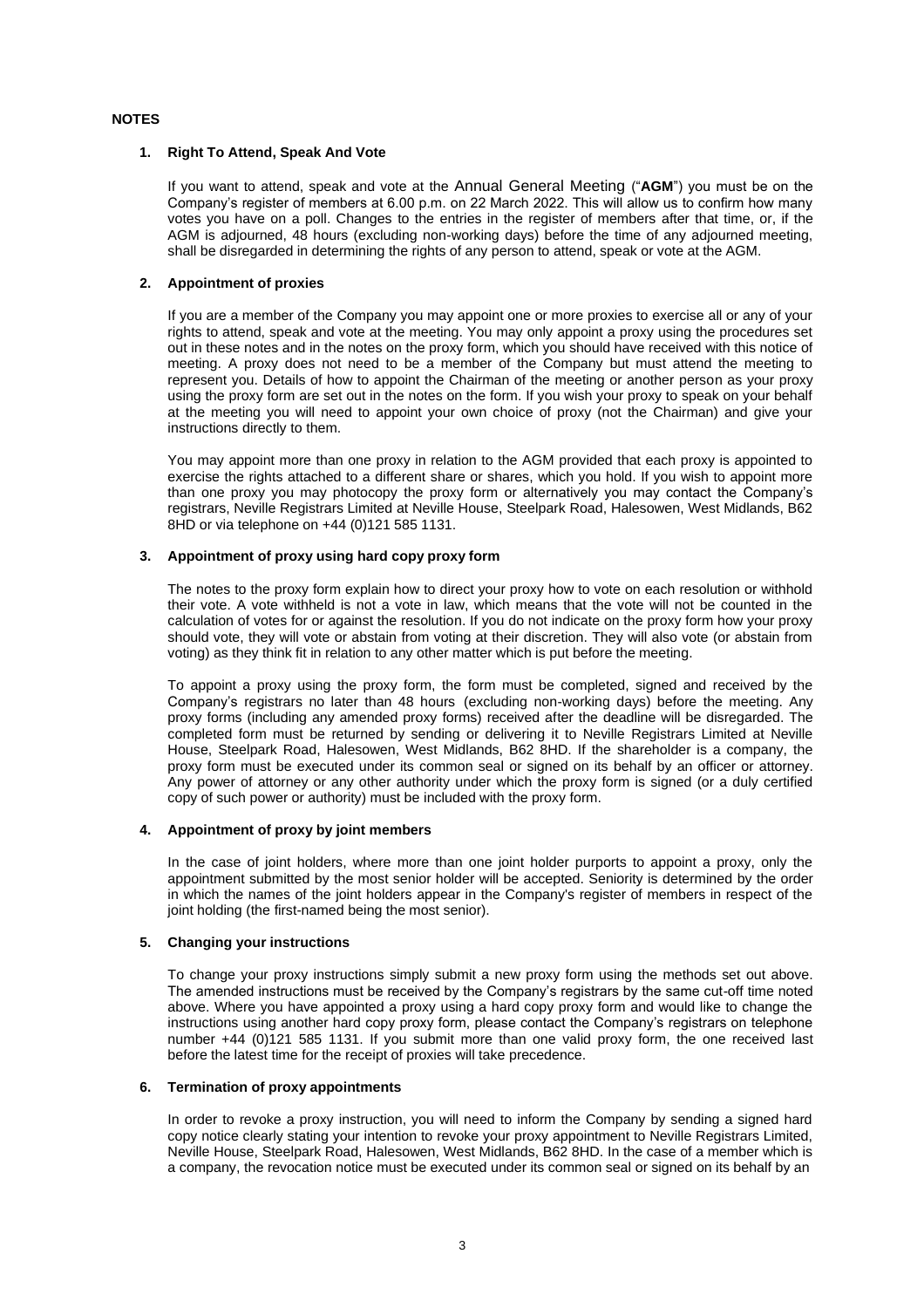officer or attorney. Any power of attorney or any other authority under which the revocation notice is signed (or a duly certified copy of such power or authority) must be included with the revocation notice.

In either case, your revocation notice must be received by the Company's Registrars no later than 48 hours (excluding non-working days) before the meeting. If your revocation is received after the deadline, your proxy appointment will remain valid. However, the appointment of a proxy does not prevent you from attending the meeting and voting in person. If you have appointed a proxy and attend the meeting in person, your proxy appointment will automatically be terminated.

## **7. Communications with the Company**

Except as provided above, members who have general queries about the meeting should telephone the Company's registrars on +44 (0) 121 585 1131 (no other methods of communication will be accepted). You may not use any electronic address provided either in the notice of annual general meeting; or any related documents (including the proxy form), to communicate with the Company for any purposes other than those expressly stated.

### **8. Issued shares and total voting rights**

As at 6.00 p.m., on the day immediately prior to the date of posting of this Notice of meeting, the Company's issued share capital comprised of 181,080,349 ordinary shares of 0.4p. Each ordinary share carries the right to one vote and therefore, the total number of voting rights in the Company at that time was 181,080,349.